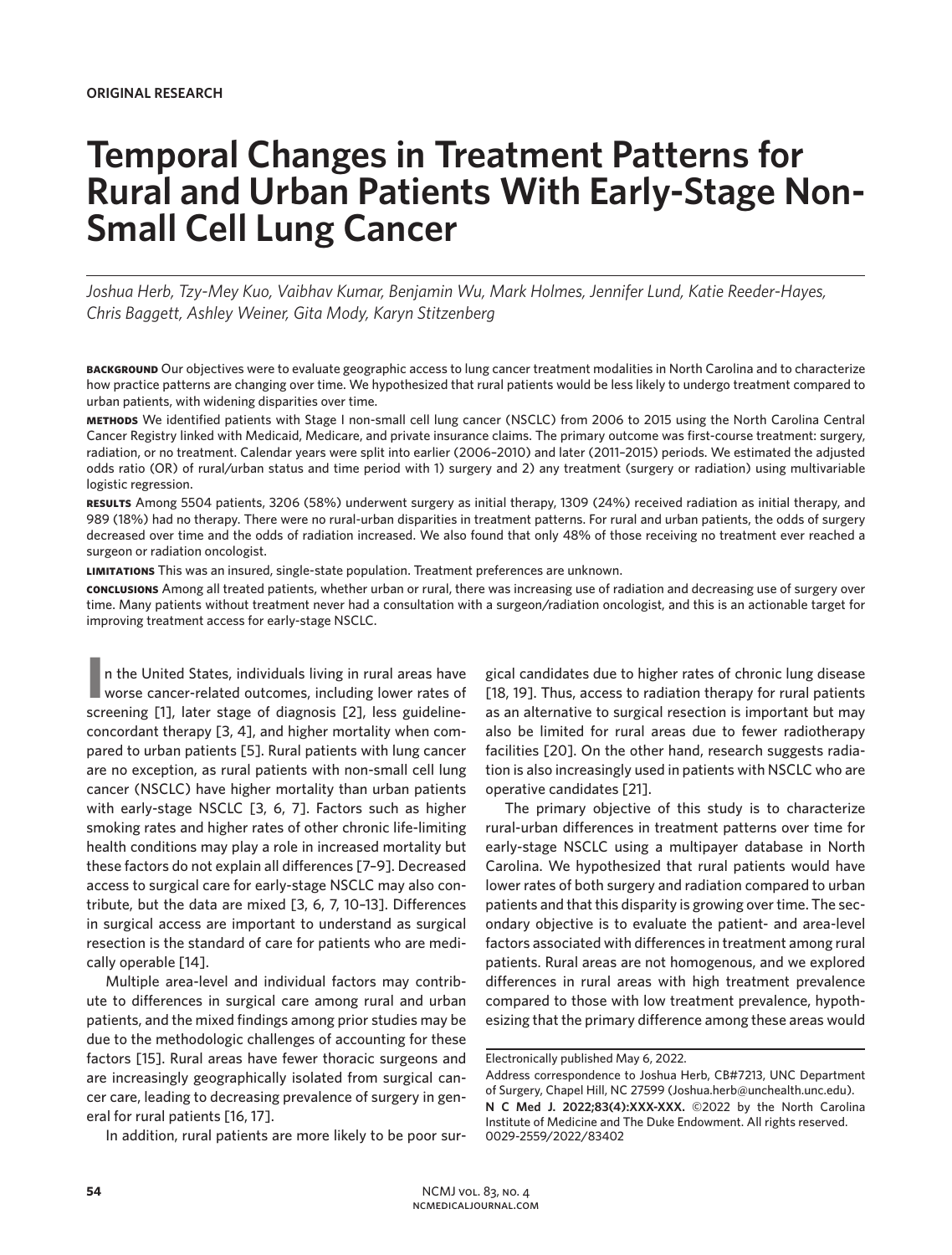be proximity of health resources, including providers and cancer treatment facilities.

## **Methods**

### *Data Source*

We used the University of North Carolina Lineberger Comprehensive Cancer Center's Cancer Information and Population Health Resource (CIPHR), a unique database consisting of North Carolina Central Cancer Registry cases matched with administrative claims data from Medicare, Medicaid, and private insurance plans [22]. This database includes insurance claims for 85% of the cancer population of North Carolina. Additional county-level data for North Carolina was obtained from the 2019 Area Health Resource File (AHRF) [23].

### *Study Population*

We identified adults diagnosed with Stage I NSCLC, based on American Joint Committee on Cancer 7th edition staging criteria, from 2006 to 2015. Medicare and private insurance claims were available up to 2015 at the time of the study, and Medicaid claims were available through 2012. We included patients who were continuously enrolled from 6 months prior to diagnosis to 6 months after diagnosis; this time window was used to optimize capture of comorbidity and initial treatment information. Additional cohort selection criteria are available in Supplemental Figure 1.

**supplemental figure 1 Cohort Derivation for Study Sample**

> This appendix is available in its entirety in the online edition of the NCMJ.

### *Study Variables*

The primary exposure was rural/urban status. This was defined at the county level using the 2013 Rural-Urban Continuum Codes (RUCCs). Each county is assigned a code from 1 to 9. These codes distinguish metropolitan counties (codes 1–3) based on population size, and nonmetropolitan counties (codes 4–9) by their level of urbanization and adjacency to a metropolitan area [24]. Due to small sample sizes in isolated rural counties (codes 8 and 9), we dichotomized county rurality with nonmetropolitan areas (codes 4–9) designated rural, and metropolitan areas (codes 1–3) designated urban.

The primary outcome of interest was first-course curative intent treatment: surgery, radiation, or no treatment. For a secondary outcome analysis, we also examined any firstcourse locoregional treatment (surgery or radiation) versus no treatment. Treatment variables were defined using ICD–9, ICD–10, and CPT codes identified in the claims files. Surgery included patients who had wedge resections, segmentectomy, lobectomy, or pneumonectomy. To optimize sensitivity for capturing treatment, radiation treatment with stereotactic body radiation therapy (SBRT), as well as other methods, was included. If no treatment was delivered in the first 6 months, subsequent treatment was considered treatment for recurrent or advancing disease rather than first course of therapy. Thus, the no-treatment group included 125 patients (8%) who received treatment between 6–12 months. These patients were not dropped from the analysis. Patients who received both surgery and radiation were classified according to the first treatment received.

Additional covariates included age at diagnosis (18–64, 65–69, 70–74, 75–79, and 80 years or older), year of diagnosis, race/ethnicity (non-Hispanic White, non-Hispanic Black, Hispanic, and other), insurance (any Medicaid, any private, and Medicare only), and comorbidities—measured by the weighted Elixhauser comorbidity index within 6 months prior to cancer diagnosis [25]. Proximity to care was examined for each patient by calculating road network travel distance from location of residence to nearest hospital performing at least 10 lung resections over the study period using ArcGIS (Environmental Systems Research Institute, Redlands, CA). Area-level covariates captured from the AHRF included surgeon density, radiation oncologist density, presence of Commission on Cancer (CoC) accredited hospital in the county, high poverty (> 20% of population below the federal poverty level in the 2008–2012 American Community Survey [26]), and low education (> 20% of adult population with no high school education).

### *Statistical Analysis*

Baseline descriptive statistics were computed for the study population and stratified by treatment received as well as by time period, dichotomized into early (2006–2010) and late (2011–2015) years. Unadjusted comparisons were made for baseline characteristics using Chi-squared tests for categorical variables, and T-tests or ANOVA for continuous variables.

For the primary analysis, to characterize rural-urban differences in treatment patterns over time, multivariable mixed logistic regression modeling was performed. Models also included random intercepts at county level to account for correlated data for people living in the same counties. Three models were performed for each treatment outcome: surgery versus no surgery, radiation versus no radiation, and any treatment versus no treatment. Each model included rural-urban, time period, and the interaction between the two as the primary study variables and adjustment for Elixhauser comorbidity index, age, sex, race (collapsed into non-Hispanic White and others), insurance, poverty, and education. An interaction of rural/urban and race was tested but was not significant, so results stratified by race were not reported. As Medicaid claims were only available through 2012, we also performed a sensitivity analysis excluding patients with Medicaid insurance.

To understand factors related to differences in treatment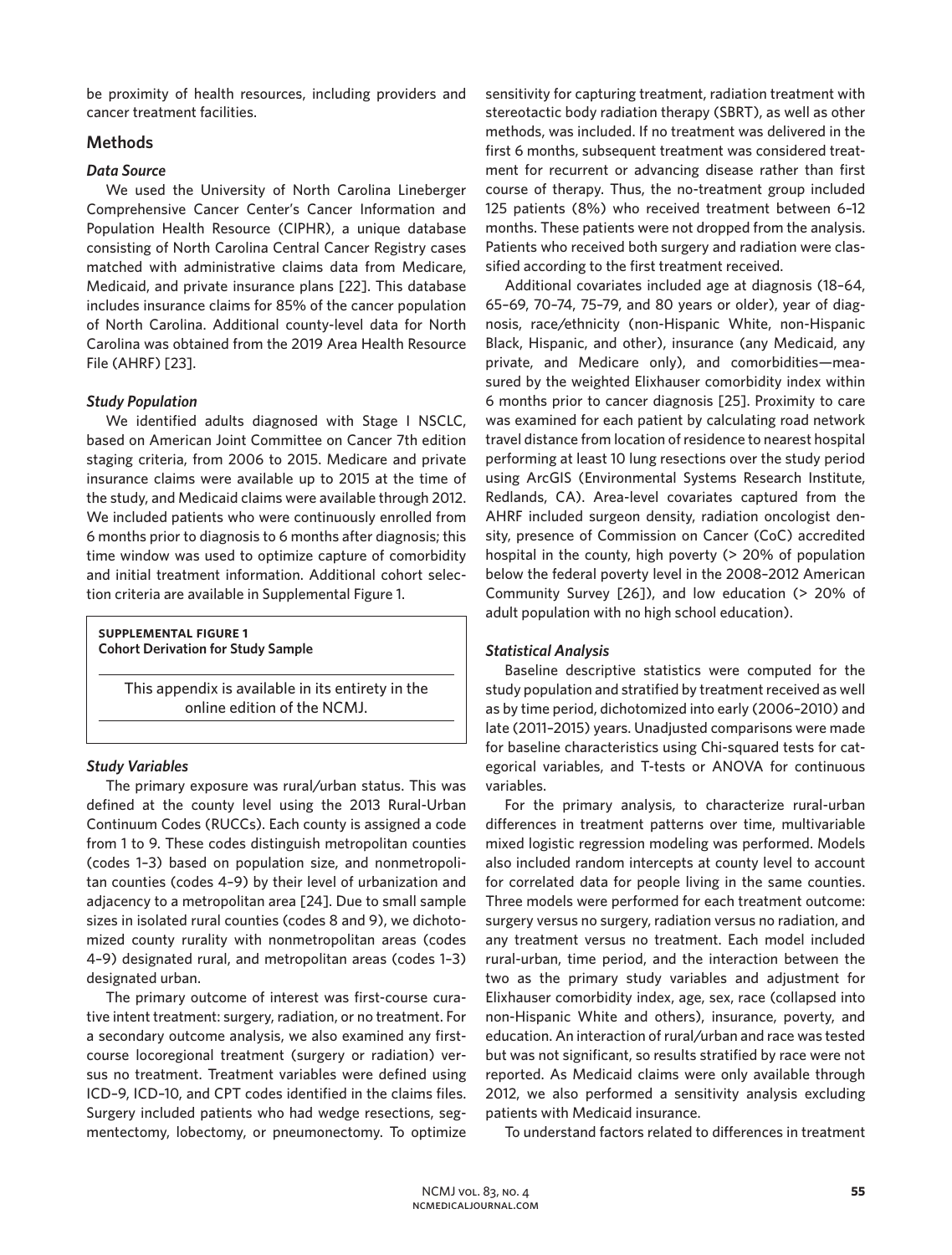patterns among rural patients, in a secondary analysis the proportion of patients undergoing surgical resection by county was grouped into 3 tertiles: low-, middle-, and highprevalence of surgical resection at the rural county level. Descriptive statistics were computed for the study population stratified by tertile of residence. Categorical variables were compared with Chi-squared testing and continuous variables were compared with ANOVA testing. Next, county-level characteristics (surgeon density, radiationoncologist density, presence of a CoC hospital, high poverty) were compared among low, middle, and high resection tertiles in a similar manner. To avoid variance instability due to small sample size, the analyses for county-level attributes were weighted by the square root of the population and the significance level was computed using Somer's D test [27]. This county-level stratified analysis was repeated for the any treatment versus no treatment outcome.

*P*-values were considered significant at *P* < .05. The mixed model confidence intervals were adjusted for multiple comparisons using Bonferroni adjustment. All analyses were performed using SAS (9.4, Cary, North Carolina). The University of North Carolina Institutional Review Board approved the study.

### **Results**

### *Baseline Characteristics*

We identified 5504 patients with Stage I NSCLC who met inclusion criteria. Among these, 3206 (58%) underwent

surgery as first-course treatment, 1309 (24%) underwent radiation as first-course treatment, and 989 (18%) underwent no up-front locoregional therapy. There was significant variation in treatment patterns across the state. The countylevel prevalence of surgery ranged from 26% to 100%. For any treatment, the range was 50% to 100%. Patients undergoing no therapy were older, were more likely to be non-Hispanic Black, had higher Elixhauser scores, and had higher frequencies of Medicaid insurance compared to those undergoing either surgery or radiation. Patients undergoing surgery were younger, more likely to be non-Hispanic White, had lower Elixhauser scores, and were more likely to have private insurance compared to patients undergoing radiation or no treatment (Table 1). Comparing across time periods, patients diagnosed from 2011 to 2015 were older, had higher Elixhauser scores, and were more likely to be female compared to patients diagnosed from 2006 to 2010 (Table 2).

# *Primary Objective: Rural-Urban Treatment Patterns Over Time*

Figure 1 provides an overview of unadjusted time trends in treatment patterns for early-stage NSCLC across the state of North Carolina. In the mixed regression model, there were no significant differences in the adjusted odds of surgery, radiation, or any treatment between rural and urban patients in either time period (Table 3). There was also no significant change in adjusted odds of any treatment versus no treatment over time for rural patients (2011–2015 versus 2006–

| Characteristic                         | Total<br>$(N = 5504)$ | Surgery<br>$(n = 3206)$ | Radiation<br>$(n = 1309)$ | <b>No Treatment</b><br>$(n = 989)$ | P-Value |  |
|----------------------------------------|-----------------------|-------------------------|---------------------------|------------------------------------|---------|--|
| Age                                    |                       |                         |                           |                                    |         |  |
| $18 - 64$                              | 961                   | 672 (70)                | 158 (16)                  | 131 (14)                           | < .001  |  |
| 65-69                                  | 1136                  | 767 (68)                | 198 (17)                  | 171 (15)                           |         |  |
| $70 - 74$                              | 1294                  | 826 (64)                | 288 (22)                  | 180 (14)                           |         |  |
| 75-79                                  | 1075                  | 591 (55)                | 289 (27)                  | 195 (18)                           |         |  |
| $80+$                                  | 1038                  | 350 (34)                | 376 (36)                  | 312 (30)                           |         |  |
| Sex                                    |                       |                         |                           |                                    |         |  |
| Male                                   | 2675                  | 1549 (58)               | 614 (23)                  | 512 (19)                           | 0.061   |  |
| Female                                 | 2829                  | 1657 (59)               | 695 (25)                  | 477 (17)                           |         |  |
| Race                                   |                       |                         |                           |                                    |         |  |
| NH-White                               | 4721                  | 2791 (59)               | 1127 (24)                 | 803 (17)                           | < .001  |  |
| NH-Black                               | 681                   | 353 (52)                | 165 (24)                  | 163 (24)                           |         |  |
| Hispanic                               | 37                    | 23(62)                  | < 15                      | < 15                               |         |  |
| Other                                  | 65                    | 39(60)                  | < 15                      | 15(23)                             |         |  |
| Insurance                              |                       |                         |                           |                                    |         |  |
| Privately insured                      | 420                   | 341 (81)                | 36(9)                     | 43 (10)                            | < 0.001 |  |
| Any Medicaid                           | 922                   | 408 (44)                | 200 (22)                  | 314 (34)                           |         |  |
| Medicare only                          | 4162                  | 2457 (59)               | 1073 (26)                 | 632 (15)                           |         |  |
| <b>Elixhauser Comorbidity Index</b>    |                       |                         |                           |                                    |         |  |
| Mean Weighted Score (SD)               | 5.0(6.4)              | 3.9(5.6)                | 6.5(6.9)                  | 6.7(7.5)                           | < 0.001 |  |
| <b>History of Chronic Lung Disease</b> |                       |                         |                           |                                    |         |  |
| No                                     | 2575                  | 1713 (67)               | 412 (16)                  | 450 (17)                           | < .001  |  |
| Yes                                    | 2929                  | 1493 (51)               | 897 (31)                  | 539 (18)                           |         |  |
| Rural/Urban                            |                       |                         |                           |                                    |         |  |
| Urban                                  | 3932                  | 2313 (59)               | 917 (23)                  | 702 (18)                           | 0.105   |  |
| Suburban                               | 1394                  | 792 (57)                | 357 (26)                  | 245 (18)                           |         |  |
| <b>Isolated Rural</b>                  | 178                   | 101(57)                 | 35 (20)                   | 42 (24)                            |         |  |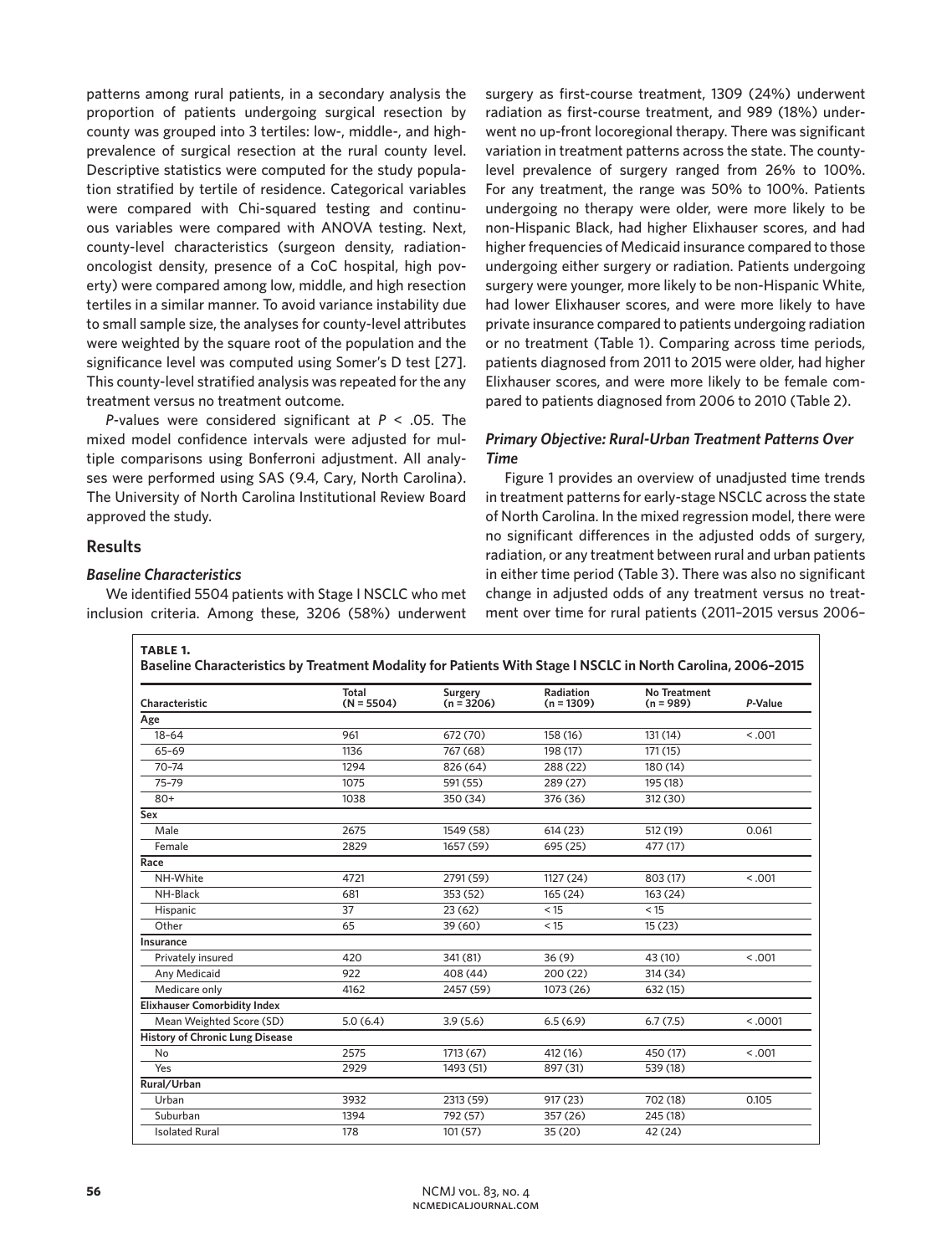| Characteristic                      | Total<br>$(N = 5504)$ | 2006-2010<br>$(n = 2800)$ | 2011-2015<br>$(n = 2704)$ | P-Value |
|-------------------------------------|-----------------------|---------------------------|---------------------------|---------|
| Age                                 |                       |                           |                           |         |
| $18 - 64$                           | 961 (17)              | 528 (19)                  | 433 (16)                  | .017    |
| 65-69                               | 1136 (21)             | 562 (20)                  | 574 (21)                  |         |
| $70 - 74$                           | 1294 (24)             | 642 (23)                  | 652 (24)                  |         |
| 75-79                               | 1075 (20)             | 566 (20)                  | 509 (19)                  |         |
| $80+$                               | 1038 (19)             | 502 (18)                  | 536 (20)                  |         |
| Sex                                 |                       |                           |                           |         |
| Male                                | 2675 (49)             | 1403 (50)                 | 1272 (47)                 | .023    |
| Female                              | 2829 (51)             | 1397 (50)                 | 1432 (53)                 |         |
| Race                                |                       |                           |                           |         |
| NH-White                            | 4721 (86)             | 2421 (86)                 | 2300 (85)                 | 0.231   |
| NH-Black                            | 681 (12)              | 334 (12)                  | 347 (13)                  |         |
| Hispanic                            | 37(1)                 | 19(1)                     | 18(1)                     |         |
| Other                               | 65(1)                 | 26(1)                     | 39(1)                     |         |
| Insurance                           |                       |                           |                           |         |
| Privately Insured                   | 420 (8)               | 212(8)                    | 208(8)                    | < 0.001 |
| Any Medicaid                        | 922 (17)              | 684 (24)                  | 238 (9)                   |         |
| Medicare only                       | 4162 (76)             | 1904 (68)                 | 2258 (84)                 |         |
| <b>Elixhauser Comorbidity Index</b> |                       |                           |                           |         |
| Weighted Mean Score (SD)            | 5.0(6.4)              | 4.6(5.9)                  | 5.5(7.0)                  | < 0.001 |
| <b>Chronic Lung Disease</b>         |                       |                           |                           |         |
| Yes                                 | 2929 (53)             | 1457 (52)                 | 1472 (54)                 | .074    |
| No                                  | 2575 (47)             | 1343 (48)                 | 1232 (46)                 |         |
| Rural/Urban                         |                       |                           |                           |         |
| Urban                               | 3932 (71)             | 2000 (71)                 | 1932 (71)                 | .192    |
| Suburban                            | 1394 (25)             | 698 (25)                  | 696 (26)                  |         |
| <b>Isolated Rural</b>               | 178 (3)               | 102(4)                    | 76(3)                     |         |

**table 2.**

2010, OR, 0.96; 95% CI, 0.68, 1.36). However, for patients from rural areas, adjusted odds of surgery over time were lower (2011–2015 versus 2006–2010, OR, 0.65; 95% CI, 0.49, 0.86), and adjusted odds of radiation over time were significantly higher (2011–2015 versus 2006–2010, OR, 1.61; 95% CI, 1.18, 2.19). Urban patients followed a similar pattern with similar adjusted odds of undergoing any treatment versus no treatment over time (2011–2015 versus 2006–2010, OR, 1.01; 95% CI, 0.81, 1.27) (Table 3). For patients from urban areas, adjusted odds of surgery over time were significantly lower (2011–2015 versus 2006–2010, OR, 0.72; 95% CI, 0.60, 0.87), and adjusted odds of undergoing radiation over time were significantly higher (2011–2015 versus 2006– 2010, OR, 1.50; 95% CI, 1.23, 1.84). The sensitivity analysis, removing patients with Medicaid, did not change the results.

### *Secondary Objective: Within Rural Analysis*

Patients with lung cancer from rural counties with low, middle, and high surgery prevalence did not differ with respect to age, race, sex, or comorbidity distributions. Patients from the highest-tertile counties had shorter mean travel distances to the nearest surgeon compared to the lower tertiles (20.5 miles versus 30.3 miles, respectively; *P* < .001) (Table 4). Counties in the highest tertile for surgery had lower radiation oncologist density, but had similar surgeon density, CoC-certified hospitals, education, and poverty levels as the middle- and low-surgery tertiles.

Patients from rural counties with low, middle, and high rates of any treatment (radiation or surgery) were similar with respect to age, stage, and comorbidities (Table 5). Mean travel distance was significantly lower in the highesttreatment counties versus the lowest (20.0 miles versus 33.3 miles, respectively; *P* < .001). Counties in the highesttreatment tertile had a higher frequency of having a CoC hospital, but otherwise did not differ among provider density or socioeconomic measures.

# *Post-Hoc Analyses*

To further elucidate reasons for the treatment pattern changes over time, 2 post-hoc analyses were performed. In the first, we tested the hypothesis that declining rates of surgery overall would be due to decreases in sublobar resections rather than in lobectomies, suggesting patients who previously would have received sublobar resections were instead now undergoing radiation. We evaluated the overall unadjusted proportion of patients undergoing radiation and surgery over time, but stratified the surgical patients into those undergoing lobectomies and those undergoing sublobar resections. Due to the way the data are coded, we could not differentiate segmental resection versus wedge resection, so these were both categorized together as sublobar resections. The percentage of patients undergoing sublobar resections ranged from 10% to 15% during the study period (Supplemental Figure 2) with no significant trend over time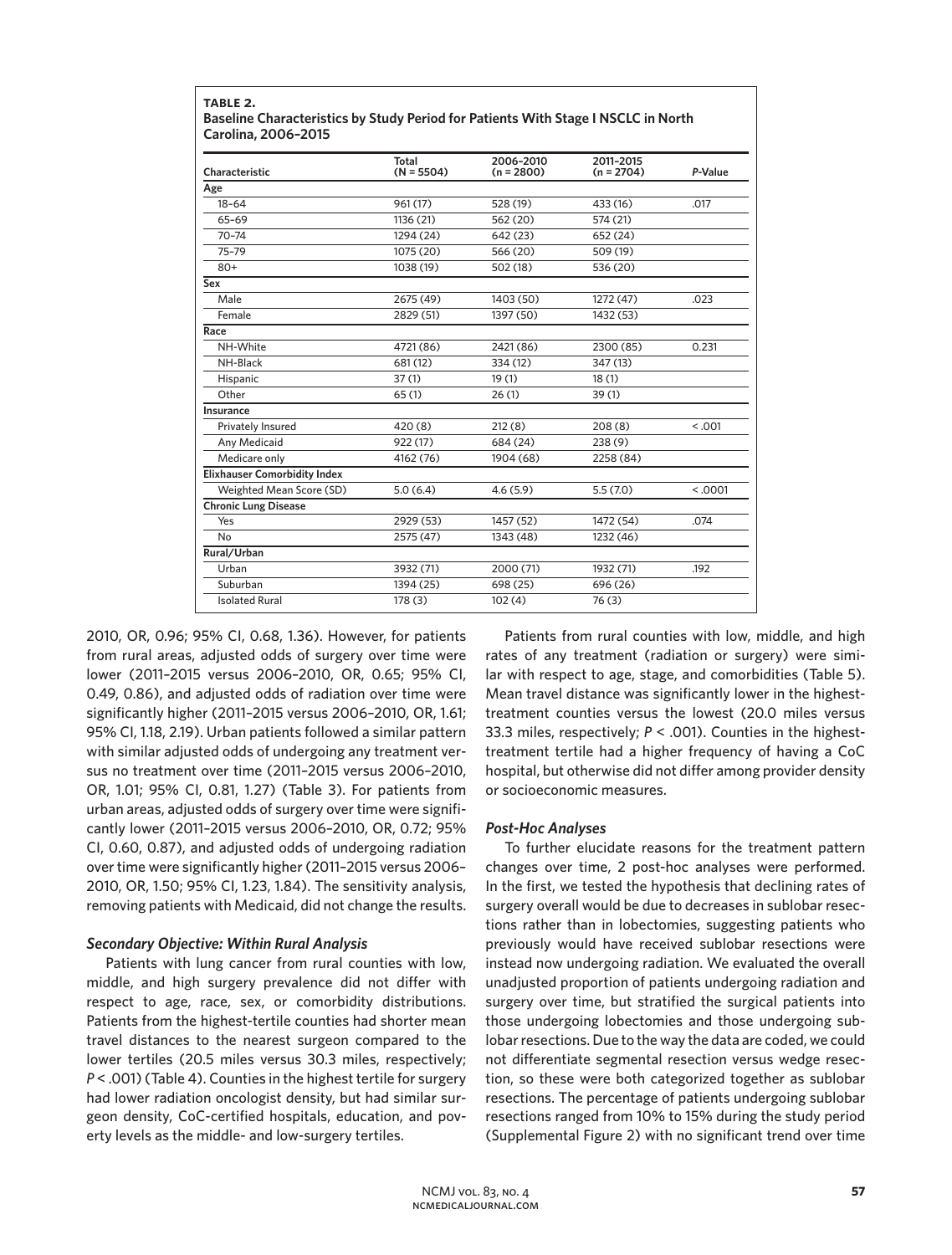

# **table 3.**

**Adjusted Odds of Treatment by Rural-Urban Location and Study Period, 2006–2015** 

| Outcome       | Comparison                                                                                                                                                                                                    | <b>Adjusted OR</b><br>(95% CI)* |  |
|---------------|---------------------------------------------------------------------------------------------------------------------------------------------------------------------------------------------------------------|---------------------------------|--|
| Surgery       | Rural vs Urban, 2006-2010                                                                                                                                                                                     | 0.98(0.68, 1.41)                |  |
|               | Rural vs Urban, 2011-2015                                                                                                                                                                                     | 0.88(0.61, 1.27)                |  |
|               | Rural, 2011-2015 vs 2006-2010                                                                                                                                                                                 | 0.65(0.49, 0.86)                |  |
|               | Urban, 2011-2015 vs 2006-2010                                                                                                                                                                                 | 0.72(0.60, 0.87)                |  |
| Radiation     | Rural vs Urban, 2006-2010                                                                                                                                                                                     | 0.97 (0.66,1.44)                |  |
|               | Rural vs Urban, 2011-2015                                                                                                                                                                                     | 1.04 (0.71,1.52)                |  |
|               | Rural, 2011-2015 vs 2006-2010                                                                                                                                                                                 | 1.61 (1.18,2.19)                |  |
|               | Urban, 2011-2015 vs 2006-2010                                                                                                                                                                                 | 1.50 (1.23,1.84)                |  |
| Any Treatment | Rural vs Urban, 2006-2010                                                                                                                                                                                     | 0.93(0.64, 1.35)                |  |
|               | Rural vs Urban, 2011-2015                                                                                                                                                                                     | 0.88(0.60, 1.30)                |  |
|               | Rural, 2011-2015 vs 2006-2010                                                                                                                                                                                 | 0.96(0.68, 1.36)                |  |
|               | Urban, 2011-2015 vs 2006-2010                                                                                                                                                                                 | 1.01 (0.81,1.27)                |  |
|               | Abbreviations: OR: odds ratio; CI: confidence interval<br>*Models adjusted for age, sex, race, comorbidities, area-level poverty,<br>education surgeon density radiation oncologist density and presence of a |                                 |  |

education, surgeon density, radiation oncologist density, and presence of a cancer hospital within the county. Random intercepts allowed at county level. Confidence intervals/significance adjusted for multiple comparisons within each model.

(*P*-value = .77 for Pearson correlation coefficient between proportion of sublobar and year).

In the second post-hoc analysis, we examined the outpatient visits to a radiation-oncologist or a surgeon over time to understand whether these mirrored changes in treatment patterns and whether there may be referral bias driving the observed changes. We examined the proportion of all

# **supplemental figure 2**

**Unadjusted Trends in Treatment Modality for Stage I and II NSCLC, 2006–2015. P-value Denotes Significance Testing for Trend** 

This appendix is available in its entirety in the online edition of the NCMJ.

patients in the cohort who were evaluated by a surgeon or radiation oncologist, or both over time. We also evaluated consultations by treatment received (Supplemental Table 1). Surgical consultations decreased from 83% in 2006 to 71% in 2015 (Trend *P* < .01) and increased from 34% to 56% for

### **supplemental table 1 Diagnosis and Procedure Codes Used to Define Treatment Variables**

This appendix is available in its entirety in the online edition of the NCMJ.

radiation oncology (Trend *P* < .01). Proportion of patients who had pretreatment consultations with both types of providers increased from 28% to 35%, but this was not statistically significant. Similarly, proportion of patients who had consultation with at least 1 of the 2 types of providers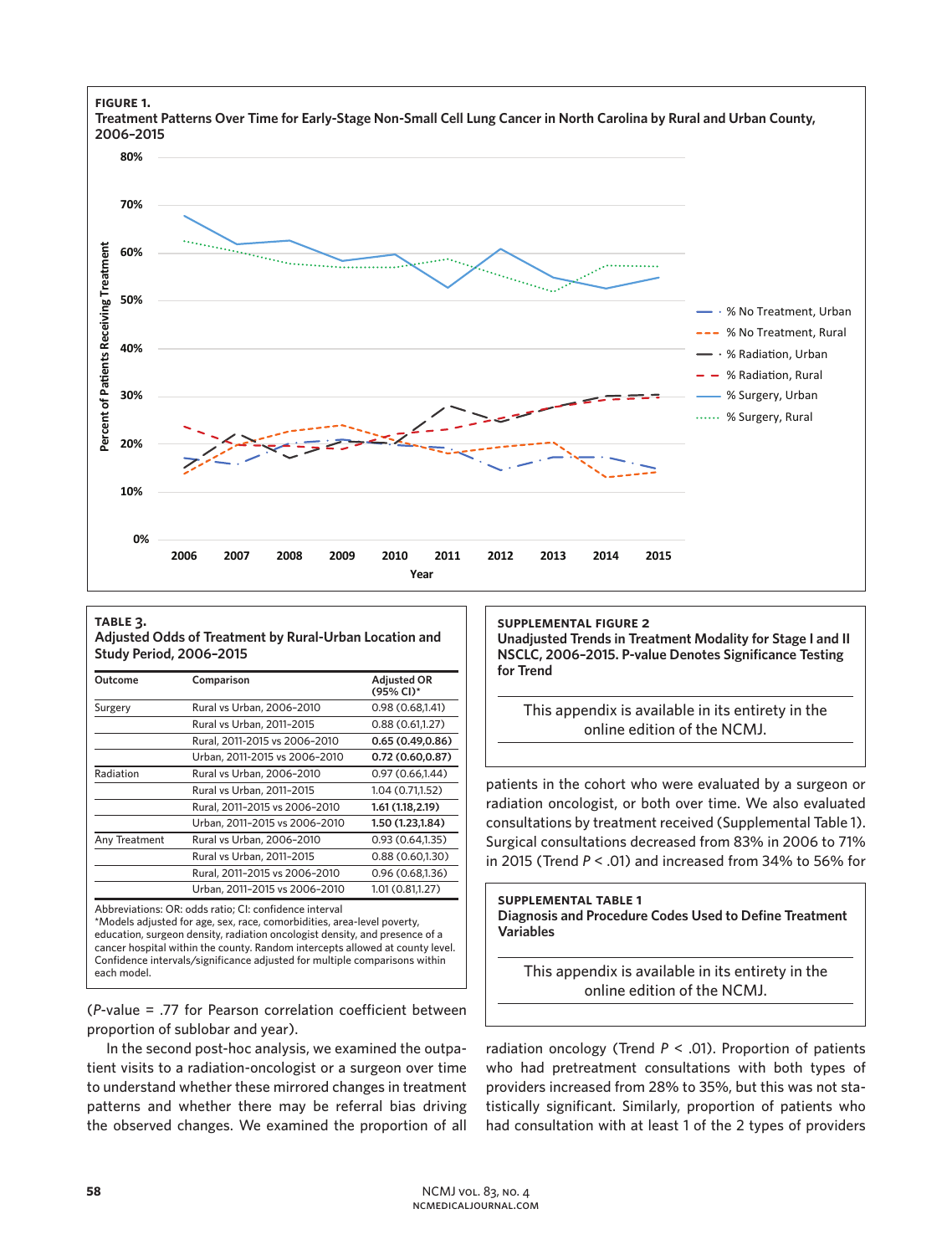### **table 4.**

### **Comparison of Patient and Area Level Variables in Rural Areas of Low, Medium, and High Surgery Rates**

|                                |                                   | <b>County Tertile for Surgery</b> |                  |                               |                  |         |
|--------------------------------|-----------------------------------|-----------------------------------|------------------|-------------------------------|------------------|---------|
| Level of<br><b>Measurement</b> | Characteristic                    | Total<br>$(N = 1572)$             | 1<br>$(n = 492)$ | $\overline{2}$<br>$(n = 636)$ | 3<br>$(n = 444)$ | P-Value |
| <b>Patient Level</b>           |                                   |                                   |                  |                               |                  |         |
| N = 1572 Rural Patients        | <b>Age Group</b>                  |                                   |                  |                               |                  |         |
|                                | $18 - 64$                         | 263 (17)                          | 90 (18)          | 102(16)                       | 71(16)           | .886    |
|                                | 65-69                             | 325 (21)                          | 99 (20)          | 139 (22)                      | 87 (20)          |         |
|                                | $70 - 74$                         | 381 (24)                          | 119 (24)         | 153 (24)                      | 109 (25)         |         |
|                                | 75-79                             | 327 (21)                          | 105(21)          | 132 (21)                      | 90(20)           |         |
|                                | $80+$                             | 276 (18)                          | 79 (16)          | 110 (17)                      | 87 (20)          |         |
|                                | Gender                            |                                   |                  |                               |                  |         |
|                                | Male                              | 805 (51)                          | 260 (53)         | 310 (49)                      | 235 (53)         | .272    |
|                                | Female                            | 767 (49)                          | 232 (47)         | 326 (51)                      | 209 (47)         |         |
|                                | Race                              |                                   |                  |                               |                  |         |
|                                | White                             | 1329 (85)                         | 423 (86)         | 525 (83)                      | 381 (86)         | .196    |
|                                | Non-White                         | 243 (15)                          | 69 (14)          | 111(17)                       | 63 (14)          |         |
|                                | Elixhauser Comorbidity, Mean (SD) | 5.12(6.41)                        | 5.39(6.66)       | 5.01(6.34)                    | 5.0(6.22)        | 0.535   |
|                                | Travel Distance, Mean (SD)        | 24.88 (16.83)                     | 30.32 (20.06)    | 23.77 (12.03)                 | 20.46 (14.92)    | < .0001 |
| <b>Area Level</b>              |                                   |                                   |                  |                               |                  |         |
| $N = 54$ Rural Counties        | <b>Surgeon density</b>            |                                   |                  |                               |                  |         |
|                                | Low                               | 24 (44)                           | 7(39)            | 10(56)                        | 7(39)            | .29     |
|                                | High                              | 30(56)                            | 11(61)           | 8(44)                         | 11(61)           |         |
|                                | <b>Rad-Onc Density</b>            |                                   |                  |                               |                  |         |
|                                | Low                               | 39 (72)                           | 12(67)           | 13(72)                        | 14 (78)          | .004    |
|                                | High                              | 15(28)                            | 6(33)            | 5(28)                         | 4(22)            |         |
|                                | <b>COC Hospital</b>               |                                   |                  |                               |                  |         |
|                                | None                              | 43 (80)                           | 15(83)           | 14 (78)                       | 14 (78)          | .61     |
|                                | At least 1                        | 11(20)                            | 3(17)            | 4(22)                         | 4(22)            |         |
|                                | <b>High Poverty</b>               |                                   |                  |                               |                  |         |
|                                | < 20%                             | 21(39)                            | 7(39)            | 7(39)                         | 7(39)            | .54     |
|                                | >20%                              | 33(61)                            | 11(61)           | 11(61)                        | 11(61)           |         |
|                                | <b>Low Education</b>              |                                   |                  |                               |                  |         |
|                                | < 20%                             | 29 (54)                           | 10(56)           | 9(50)                         | 10(56)           | .47     |
|                                | > 20%                             | 25(46)                            | 8(44)            | 9(50)                         | 8(44)            |         |

increased from 88% to 93%, but this was not statistically significant. Among patients who did not receive treatment, only 48% had a consultation with either a radiation oncologist or a surgeon, compared to 99% who were treated. Only 11% of patients who did not receive treatment saw both types of providers. Results were similar when stratified by patient rurality. Logistic regression models were performed for the primary outcomes of pretreatment consultation with a surgeon, radiation oncologist, at least 1 provider (i.e., saw a surgeon or radiation oncologist), and both (i.e., saw a surgeon and radiation oncologist), with study year as the primary variable (analyzed as a continuous variable) with adjustment for age, race, sex, insurance, and weighted Elixhauser comorbidity index. Separate models were performed for each outcome. After adjustment, increasing study year was associated with increased adjusted odds of radiation oncologist evaluation (per year OR, 1.07; 95% CI, 1.05, 1.09) and decreased adjusted odds of surgeon evaluation (per year OR, 0.90; 95% CI, 0.88-0.92). There was no association of study year with odds of being seen by at least 1 clinical specialty, nor being seen by both clinical specialties (Supplemental Table 2).

**supplemental table 2 Post-Hoc Analysis Evaluating Proportion of Patients with Stage I NSCLC in North Carolina Receiving Surgical Consultation, 2006–2015** 

This appendix is available in its entirety in the online edition of the NCMJ.

### **Discussion**

In this study of insured patients with early-stage NSCLC in North Carolina, both rural and urban patients were less likely to undergo surgical therapy over time and more likely to undergo radiation, but there were no demonstrated disparities in treatment between rural and urban patients. Among rural areas, counties with high prevalence of treatment had better geographic access compared to counties with low prevalence of treatment. Finally, nearly 1 in 5 patients underwent no therapy over the study period, and only half of these patients even received consultation with a surgeon or radiation oncologist.

The results of prior studies that examined rural-urban dif-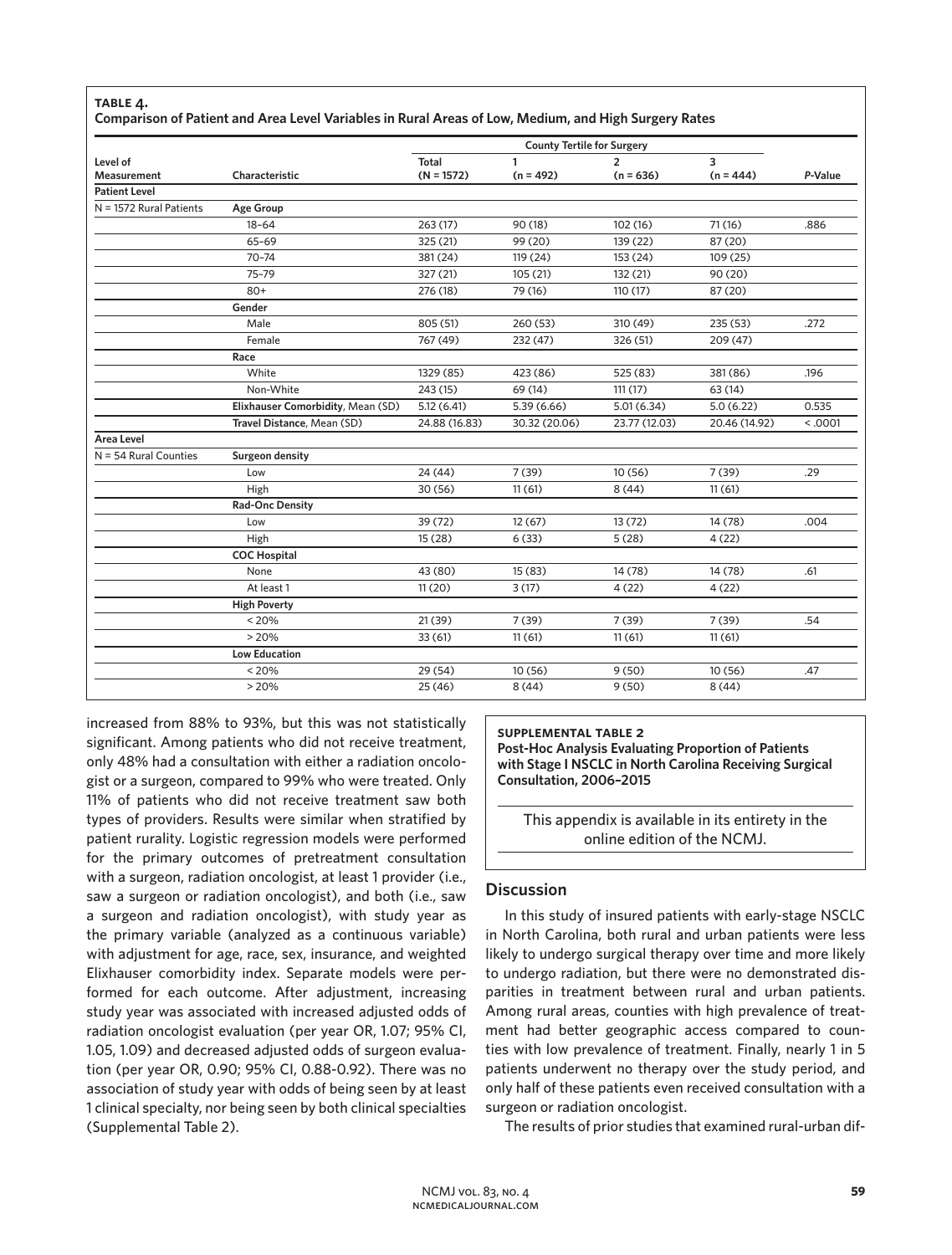### **table 5.**

**Comparison of Patient and Area Level Variables in Rural Areas of Low, Medium, and High Treatment (Surgery or Radiation) Rates**

|                           |                                        | <b>County Tertile for Surgery</b> |               |                |               |         |
|---------------------------|----------------------------------------|-----------------------------------|---------------|----------------|---------------|---------|
| Level of                  |                                        | Total                             | 1             | $\overline{2}$ | 3             |         |
| <b>Measurement</b>        | Characteristic                         | $(N = 1572)$                      | $(n = 393)$   | $(n = 595)$    | $(n = 584)$   | P-Value |
| Person Level              |                                        |                                   |               |                |               |         |
| $N = 1572$ Rural Patients | <b>Age Group</b>                       |                                   |               |                |               |         |
|                           | $18 - 64$                              | 263 (17)                          | 68 (17)       | 106 (18)       | 89 (15)       | .610    |
|                           | $65 - 69$                              | 325 (21)                          | 87 (22)       | 128 (22)       | 110(19)       |         |
|                           | $70 - 74$                              | 381 (24)                          | 85 (22)       | 142 (24)       | 154 (26)      |         |
|                           | 75-79                                  | 327 (21)                          | 81(21)        | 116 (19)       | 130 (22)      |         |
|                           | $80+$                                  | 276 (18)                          | 72 (18)       | 103 (17)       | 101(17)       |         |
|                           | Gender                                 |                                   |               |                |               |         |
|                           | Male                                   | 805 (51)                          | 214(54)       | 302 (51)       | 289 (49)      | .302    |
|                           | Female                                 | 767 (49)                          | 179 (46)      | 293 (49)       | 295 (51)      |         |
|                           | Race                                   |                                   |               |                |               |         |
|                           | White                                  | 1329 (85)                         | 349 (89)      | 475 (80)       | 505 (86)      | < .001  |
|                           | Non-White                              | 243 (15)                          | 44 (11)       | 120 (20)       | 79 (14)       |         |
|                           | Elixhauser Comorbidity (mean, st dev.) | 5.12(6.41)                        | 5.51(6.92)    | 5.22(6.25)     | 4.77(6.19)    | .1831   |
|                           | Travel Distance (mean, st dev.)        | 24.88 (16.83)                     | 33.32 (22.57) | 24.09 (13.69)  | 20.01 (12.56) | < .0001 |
| Area-Level                |                                        |                                   |               |                |               |         |
| $N = 54$ counties         | <b>Surgeon Density</b>                 |                                   |               |                |               |         |
|                           | Low                                    | 24 (44)                           | 8(44)         | 9(50)          | 7(39)         | .24     |
|                           | High                                   | 30(56)                            | 10(56)        | 9(50)          | 11(61)        |         |
|                           | <b>Radon Density</b>                   |                                   |               |                |               |         |
|                           | Low                                    | 39 (72)                           | 14 (78)       | 11(61)         | 14 (78)       | .56     |
|                           | High                                   | 15 (28)                           | 4(22)         | 7(39)          | 4(22)         |         |
|                           | <b>COC Hospital</b>                    |                                   |               |                |               |         |
|                           | 0                                      | 43 (80)                           | 17 (94)       | 13(72)         | 13(72)        | < .001  |
|                           | At Least 1                             | 11(20)                            | 1(6)          | 5(28)          | 5(28)         |         |
|                           | <b>High Poverty</b>                    |                                   |               |                |               |         |
|                           | < 20%                                  | 21(39)                            | 9(50)         | 5(28)          | 7(39)         | .44     |
|                           | > 20%                                  | 33(61)                            | 9(50)         | 13(72)         | 11(61)        |         |
|                           | <b>Low Education</b>                   |                                   |               |                |               |         |
|                           | < 20%                                  | 29 (54)                           | 12(67)        | 8(44)          | 9(50)         | .06     |
|                           | >20%                                   | 25(46)                            | 6(33)         | 10(56)         | 9(50)         |         |

ferences in the likelihood of surgical treatment for lung cancer are mixed. Most have shown lower likelihood of surgical care for early-stage lung cancer among patients from rural areas [3, 6, 7, 12]. Others have shown this is mediated by worse socioeconomic deprivation in rural areas [28]. In contrast, recent data by Sineshaw and colleagues demonstrated that county-level receipt of surgery was not significantly different among rural and urban areas after adjustment for other factors [13]. Our findings are consistent with this study, but may differ from the majority of the previous literature because we limited to an insured population in order to capture claims-based information. This suggests that after adjustment for insurance and other personal and contextual factors, rural and urban early-stage NSCLC patients in North Carolina have equivalent likelihood of receiving treatment. However, rural patients in North Carolina are more likely to be uninsured than urban patients [29]. Thus, this study may underestimate the rural-urban differences in treatment, as the uninsured could be less likely than insured patients to receive treatment.

Radiation is typically reserved for patients with poor

pulmonary function and/or functional status who cannot tolerate lung resections [14]. In this study, increased utilization of radiation over time was independent of age and comorbidities for both rural and urban patients. Due to lack of pulmonary function data and other factors, we cannot determine whether these patients had other contraindications to surgery; however, we would expect that weighted comorbidity score and age would correlate with surgical candidacy. Other recent studies among patients with earlystage NSCLC demonstrate similar findings [21, 30].

In a select subset of patients who cannot tolerate lobectomy but may be candidates for more limited resection, the American Society for Radiation Oncology recommends that SBRT be considered as an alternative [31]. As radiation use increased while rates of surgical resection decreased over time in this study cohort, we considered whether this could have represented transition from sublobar resections to SBRT for patients who are not candidates for lobectomy. However, the proportion of patients undergoing sublobar resection was constant over time despite increasing use of radiation, suggesting this was not the case. Claims data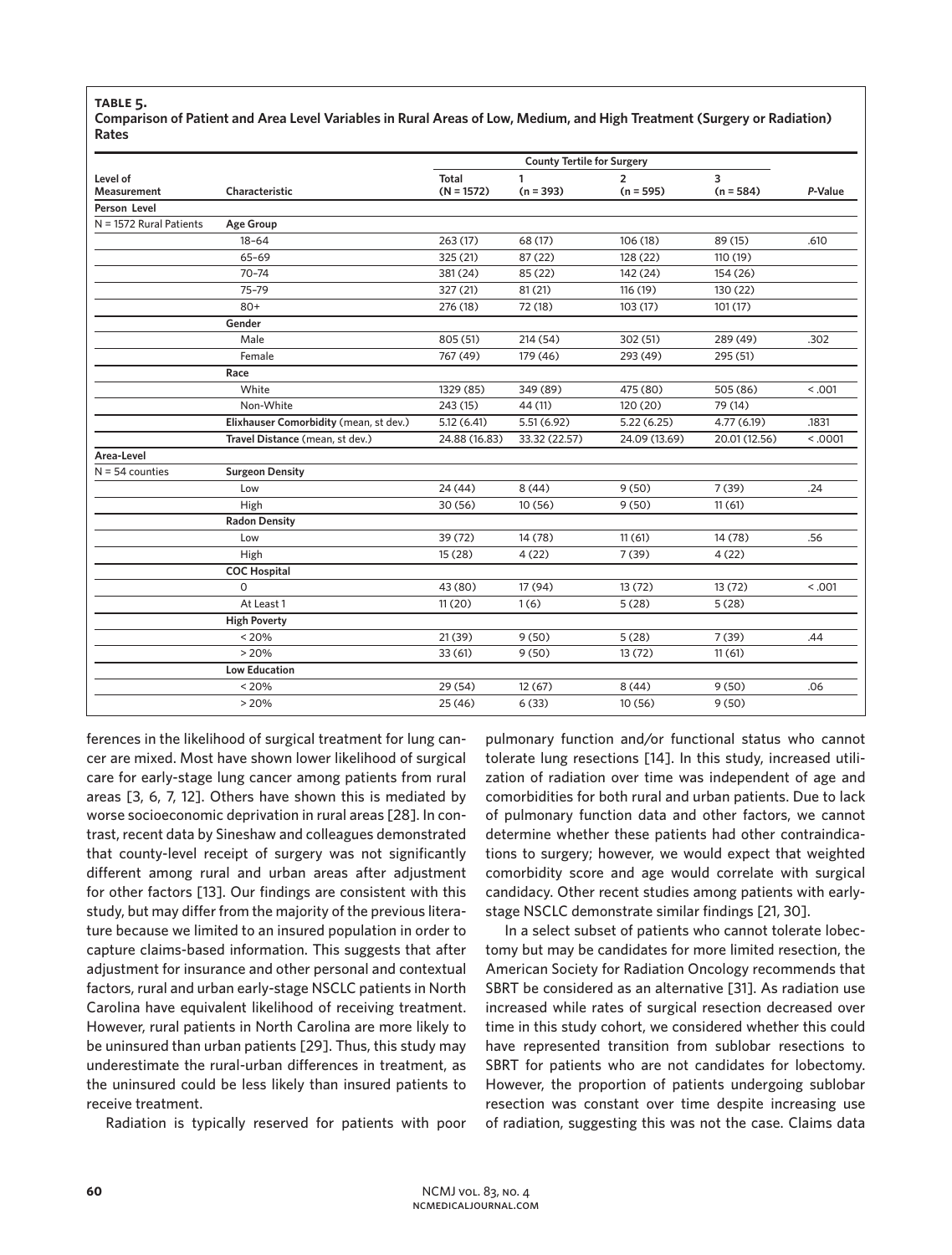provide only a limited view of this question, however, and it is difficult to infer what a patient today would have done earlier in the study period, particularly when both radiation and surgical techniques have improved over this time frame (e.g., improvements in SBRT and minimally invasive surgery). Another possibility is that SBRT allows access to radiation treatment for patients who would have otherwise undergone no treatment, as has been noted previously [32]. SBRT is accomplished in a shorter time period (3–5 treatments over 1–2 weeks) than traditional external beam radiotherapy (30–35 treatments over 6–7 weeks), with similar survival and improved local control, so it may be preferred for some patients over invasive surgery [33–36]. However, in this study, the proportion of patients receiving no treatment did not change over time, arguing against this as the etiology of the increasing use of SBRT.

Declining rates of surgery for early-stage NSCLC in North Carolina may be due to a lack of surgical consultation. This finding was consistent with data from other tumor types that show disparities in surgical evaluation by age, race, and comorbidities [37]. Evaluation by a specialist cancer provider, ideally a multidisciplinary team, increases the likelihood of undergoing treatment [37, 38]. Ultimately, a surgeon experienced in lung cancer care is the only one who can determine whether a patient is a candidate for surgical resection, thus surgical evaluation is an important component of multidisciplinary care [14]. On the other hand, although radiation oncology consultations increased, they were still less common than surgeon evaluation. Further research is needed to understand the drivers behind these trends, but we hypothesize that changing referral patterns from community providers, fragmented care, and/or a shift in patient preferences over time to radiation versus surgery may all contribute [34]. Additionally, multidisciplinary tumor boards are critical to multidisciplinary care, and a patient's individual case may still be evaluated by a surgeon or radiation oncologist as part of this. Thus, even though surgical referrals were declining, it is possible surgeons were still consulted through tumor boards or other informal conversations.

Maybe the most important finding from this study is that nearly 1 in 5 insured patients do not undergo treatment at all for potentially curable lung cancer, and this remained unchanged over time. Those with Medicaid insurance and those who were underrepresented persons of color were less likely to undergo treatment, consistent with prior studies [10, 39–41]. While many studies consider access to surgical care or radiation separately in early-stage NSCLC, relatively few studies have focused on access to any treatment at all [12, 13, 40]. In North Carolina, the proportion of patients undergoing no treatment is slightly higher than reported in earlier studies using the National Cancer Institute SEER registry, which does not include the North Carolina State Cancer Registry [7, 42]. In contrast, an analysis by Nicoli and colleagues noted a significantly higher proportion (50.7%) of patients undergoing no treatment for Stage I NSCLC using

the National Cancer Database, but their definition was narrower and only included guideline-concordant management with lobectomy or SBRT [3]. Our study adds to this literature by including an all-payer claims data source, which may be more accurate for identifying treatments, specifically radiotherapy for lung cancer [43]. Additionally, this study demonstrated that roughly half of patients who do not receive therapy never even had a consultation with a surgeon or a radiation oncologist. Thus, there is a process and/or referral gap that should be further studied to improve rates of treatment for early-stage NSCLC.

Finally, rural areas with a high prevalence of care compared to those with lower prevalence had overall better measures of geographic access, such as shorter travel distance to surgeon and presence of a CoC hospital in the county. Travel distance is a known barrier to many aspects of cancer care for rural patients, but there are limited data on travel distance as a barrier to receipt of surgical care specifically for the US health care system [44, 45]. These findings in our rural-only analysis are important because they indicate that geographic access may explain variations in care *between* rural areas, suggesting some rural areas will be more sensitive to interventions to improve geographic access to care than others. That portion of the analysis was exploratory, however, and should be considered hypothesis generating. Further work in our group aims to understand how travel distance impacts access to surgical treatment in rural patients with early-stage NSCLC.

This study has several additional important limitations. First, these data are from a single state, which may limit generalizability to the broader US population. However, North Carolina is a diverse state with a large rural population and has a comparable but slightly higher lung cancer incidence compared to the broader United States (67.7 compared to 58.3 cases per 100,000, respectively) [46–48]. There were also limitations in sample size, especially at the county level and among non-White patients. Similarly, the model results were adjusted for multiple comparisons using the Bonferroni adjustment, which adjusts for Type I error but can increase the likelihood of Type II error [49]. Inherent to all large database analyses, we cannot know the patient and provider interaction that led to the ultimate treatment decision.

# **Conclusion**

In an insured population with early-stage NSCLC in North Carolina, there were no differences between rural and urban patients with regard to treatment patterns for early-stage lung cancer. Over time, both rural and urban patients have become less likely to undergo surgery but more likely to undergo radiation, which may be due in part to changes in referral patterns and improvements in radiation technology. The proportion of patients who receive no therapy has not changed over time, and improved rates of specialist consultation is a potentially actionable target for improving access to treatment for early-stage NSCLC in North Carolina. NCM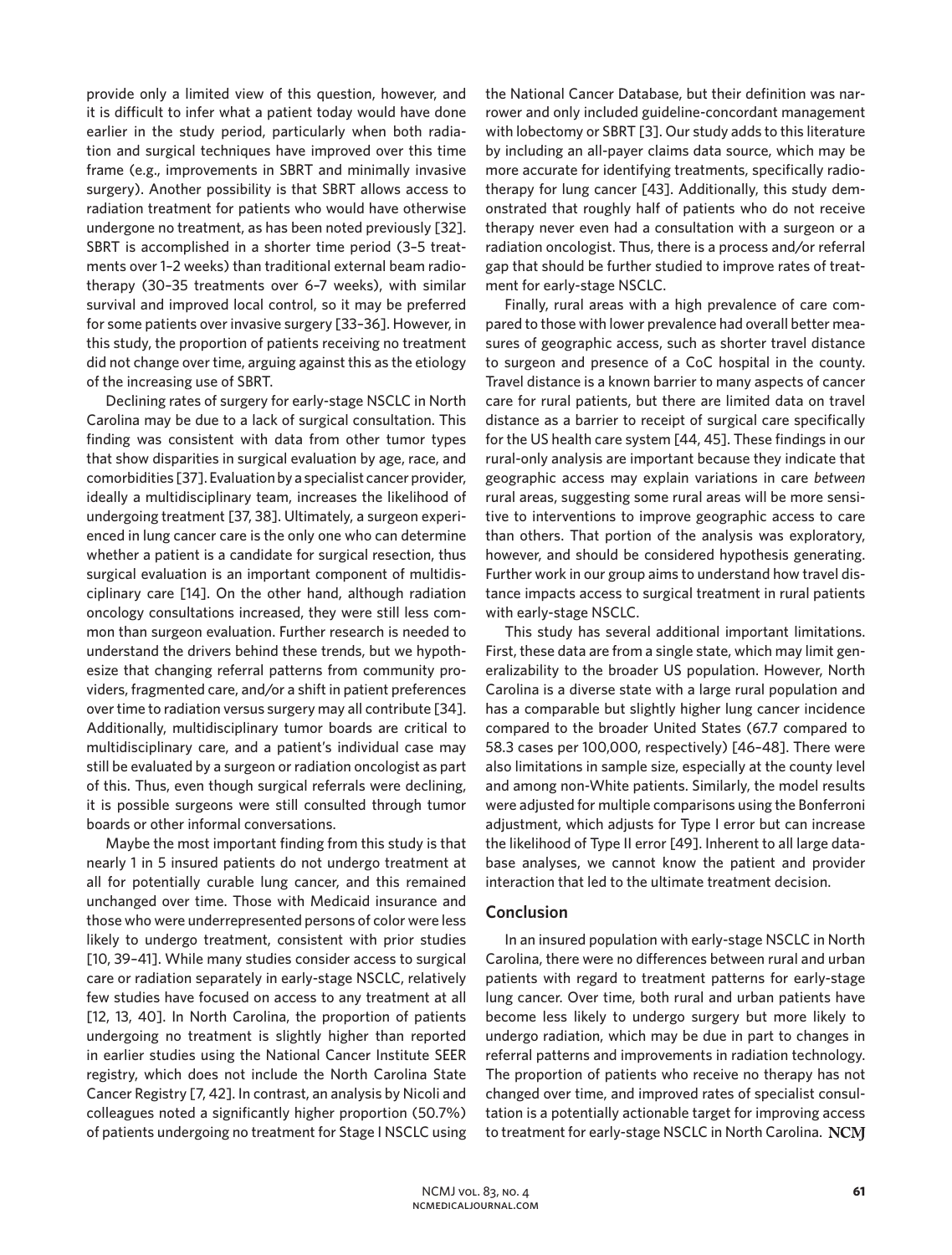**Joshua Herb, MD, MSCR** general surgery resident, Department of Surgery, UNC Health Care; postdoctoral research fellow, Cecil G. Sheps Center for Health Services Research, University of North Carolina at Chapel Hill, Chapel Hill, North Carolina.

**Tzy-Mey Kuo, PhD** senior statistical analyst, Lineberger Comprehensive Cancer Center, University of North Carolina at Chapel Hill, Chapel Hill, North Carolina.

**Vaibhav Kumar, MD** fellow, Division of Hematology/Oncology, University of North Carolina School of Medicine, Chapel Hill, North Carolina.

**Benjamin Wu, PharmD, MS** health economics and outcomes research fellow, United Therapeutics Corporation, Silver Spring, Maryland.

Mark Holmes, PhD director, Cecil G. Sheps Center for Health Services Research, University of North Carolina at Chapel Hill, Chapel Hill, North Carolina.

**Jennifer Lund, PhD** associate professor of epidemiology and member, Cancer Epidemiology Program, Lineberger Comprehensive Cancer Center, University of North Carolina at Chapel Hill, Chapel Hill, North Carolina.

**Katie Reeder-Hayes, MD, MSc, MBA** associate professor and health services researcher, Lineberger Comprehensive Cancer Center, University of North Carolina at Chapel Hill, Chapel Hill, North Carolina.

**Chris Baggett, PhD** assistant professor and faculty director, Cancer Information and Population Health Resource, Lineberger Comprehensive Cancer Center, University of North Carolina at Chapel Hill, Chapel Hill, North Carolina.

**Ashley Weiner, MD, PhD** assistant professor, Department of Radiation Oncology, University of North Carolina at Chapel Hill, Chapel Hill, North Carolina.

**Gita Mody, MD, MPH** assistant professor, Department of Surgery and director, Thoracic Surgery Oncology, University of North Carolina School of Medicine, Chapel Hill, North Carolina.

**Karyn Stitzenberg, MD, MPH, FACS** associate professor, Department of Surgery, University of North Carolina School of Medicine, Chapel Hill, North Carolina.

#### **Acknowledgments**

Disclosure of interests. Joshua Herb, MD, is partially supported by a National Research Service Award Pre-Doctoral/Post-Doctoral Traineeship from the Agency for Healthcare Research and Quality sponsored by the Cecil G. Sheps Center for Health Services Research, University of North Carolina at Chapel Hill, Grant No. 5T32 HS000032. Dr. Herb was also supported by the National Center for Advancing Translational Sciences (NCATS), National Institutes of Health, through Grant Award Number UL1TR002489. The content is solely the responsibility of the authors and does not necessarily represent the official views of the NIH. Work on this study was supported by the Cancer Information and Population Health Resource, UNC Lineberger Comprehensive Cancer Center, with funding provided by the University Cancer Research Fund via the state of North Carolina.

All other authors have no relevant conflicts of interest to disclose.

#### **References**

- 1. Bennett KJ, Pumkam C, Bellinger JD, Probst JC. Cancer screening delivery in persistent poverty rural counties. *J Prim Care Community Health.* 2011;2(4):240–249. https://doi. org/10.1177/2150131911406123
- 2. Zahnd WE, Fogleman AJ, Jenkins WD. Rural-ruban disparities in stage of diagnosis among cancers with preventive opportunities. 2018;54(5):688–698. https://doi.org/10.1016/j. amepre.2018.01.021
- 3. Nicoli CD, Sprague BL, Anker CJ, Lester-Coll NH. Association of rurality with survival and guidelines-concordant management in earlystage non-small cell lung cancer. *Am J Clin Oncol.* 2019;42(7):607–614. https://doi.org/10.1097/coc.0000000000000549
- 4. Zahnd WE, Hyon KS, Diaz-Sylvester P, Izadi SR, Colditz GA, Brard L. Rural-urban differences in surgical treatment, regional lymph node examination, and survival in endometrial cancer patients. *Cancer Causes Control.* 2018;29(2):221–232. https://doi.org/10.1007/ s10552-017-0998-4
- 5. Blake KD, Moss JL, Gaysynsky A, Srinivasan S, Croyle RT. Making the case for investment in rural cancer control: an analysis of rural

cancer incidence, mortality, and funding trends. *Cancer Epidemiol Biomarkers Prev.* 2017;26(7):992–997. doi: 10.1158/1055-9965.EPI-17-0092

- 6. Osuoha CA, Callahan KE, Ponce CP, Pinheiro PS. Disparities in lung cancer survival and receipt of surgical treatment. *Lung Cancer.*  2018;122:54–59. https://doi.org/10.1016/j.lungcan.2018.05.022
- 7. Atkins GT, Kim T, Munson J. Residence in rural areas of the United States and lung cancer mortality: disease incidence, treatment disparities, and stage-specific survival. *Ann Am Thorac Soc.*  2017;14(3):403–411. https://doi.org/10.1513/AnnalsATS.201606- 469OC
- 8. Tobacco Use by Geographic Region. Centers for Disease Control and Prevention. Published 2019. Updated December 3, 2021. Accessed July 14, 2020. https://www.cdc.gov/tobacco/disparities/geographic/index.htm#:~:text=
- 9. O'Connor A, Wellenius G. Rural-urban disparities in the prevalence of diabetes and coronary heart disease. *Public Health.*  2012;126(10):813–820. https://doi.org/10.1016/j.puhe.2012.05.029
- 10. Esnaola NF, Gebregziabher M, Knott K, et al. 2008;86(1):220–227. doi: 10.1016/j.athoracsur.2008.02.072
- 11. Sineshaw HM, Wu X-C, Flanders WD, Osarogiagbon RU, Jemal A. Variations in receipt of curative-intent surgery for early-stage non-small cell lung cancer (NSCLC) by state. *J Thorac Oncol.*  2016;11(6):880–889. https://doi.org/10.1016/j.jtho.2016.03.003
- 12. Toubat O, Farias AJ, Atay SM, McFadden PM, Kim AW, David EA. Disparities in the surgical management of early stage non-small cell lung cancer: how far have we come? 2019;11(Suppl 4):S596–S611. https://doi.org/10.21037/jtd.2019.01.63
- 13. Sineshaw HM, Sahar L, Osarogiagbon RU, Flanders WD, Yabroff KR, Jemal A. County-level variations in receipt of surgery for early-stage non-small cell lung cancer in the United States. 2020;157(1):212– 222. https://doi.org/10.1016/j.chest.2019.09.016
- 14. Non-Small Cell Lung Cancer (v2.2019). National Comprehensive Cancer Network. Accessed January 31, 2019. https://www.nccn. org/professionals/physician\_gls/PDF/nscl.pdf
- 15. Zahnd WE, McLafferty SL, Eberth JM. Multilevel analysis in rural cancer control: a conceptual framework and methodological implications. *Prev Med.* 2019;129S:105835. https://doi.org/10.1016/j. ypmed.2019.105835
- 16. Eberth JM, Crouch EL, Josey MJ, et al. Rural-urban differences in access to thoracic surgery in the United States, 2010 to 2014. *Ann Thorac Surg.* 2019;108(4):1087–1093. https://doi.org/10.1016/j. athoracsur.2019.04.113
- 17. Herb JN, Dunham LN, Mody G, Long JM, Stitzenberg KB. Lung cancer surgical regionalization disproportionately worsens travel distance for rural patience. *J Rural Health.* 2020;36(4):496–505. https://doi. org/10.1111/jrh.12440
- 18. Parker K, Horowitz JM, Brown A, Fry R, Cohn D, Igielnik R. What United and Divides Urban, Suburban and Rural Communities. *Pew Research Report.* Published May 22, 2018. Accessed January 2020. https://www.pewsocialtrends.org/2018/05/22/what-unites-anddivides-urban-suburban-and-rural-communities/
- 19. Croft JB, Wheaton AG, Liu Y, et al. Urban-rural county and state differences in chronic obstructive pulmonary disaese – United States, 2015. *MMWR Morb Mortality Wkly Rep.* 2018;67(7):205–211. doi: 10.15585/mmwr.mm6707a1
- 20. Bates JE, Parekh AD, Chowdhary M, Amdur RJ. Geographic distribution of radiation oncologists in the United States. *Pract Radiat Oncol.* 2020;10(6):e436–e443. https://doi.org/10.1016/j. prro.2020.04.008
- 21. Khorfan R, Kruser TJ, Coughlin JM, Bharat A, Bilimoria KY, Odell DD. Survival of primary stereotactic body radiation therapy compared with surgery for operable Stage I/II non-small cell lung cancer. *Ann Thorac Surg.* 2020;110(1):228–234. https://doi.org/10.1016/j.athoracsur.2020.01.073
- 22. Meyer A-M, Olshan AF, Green L, et al. Big data for population-based cancer resaerch: the integrated cancer information and surveillance system. *N C Med J.* 2014;75(4):265–269. https://doi.org/10.18043/ ncm.75.4.265
- 23. Area Health Resources Files. Health Resources Service Administration. 2019). https://data.hrsa.gov/
- 24. Rural-Urban Continuum Codes, United States Dep. Agric. Econ.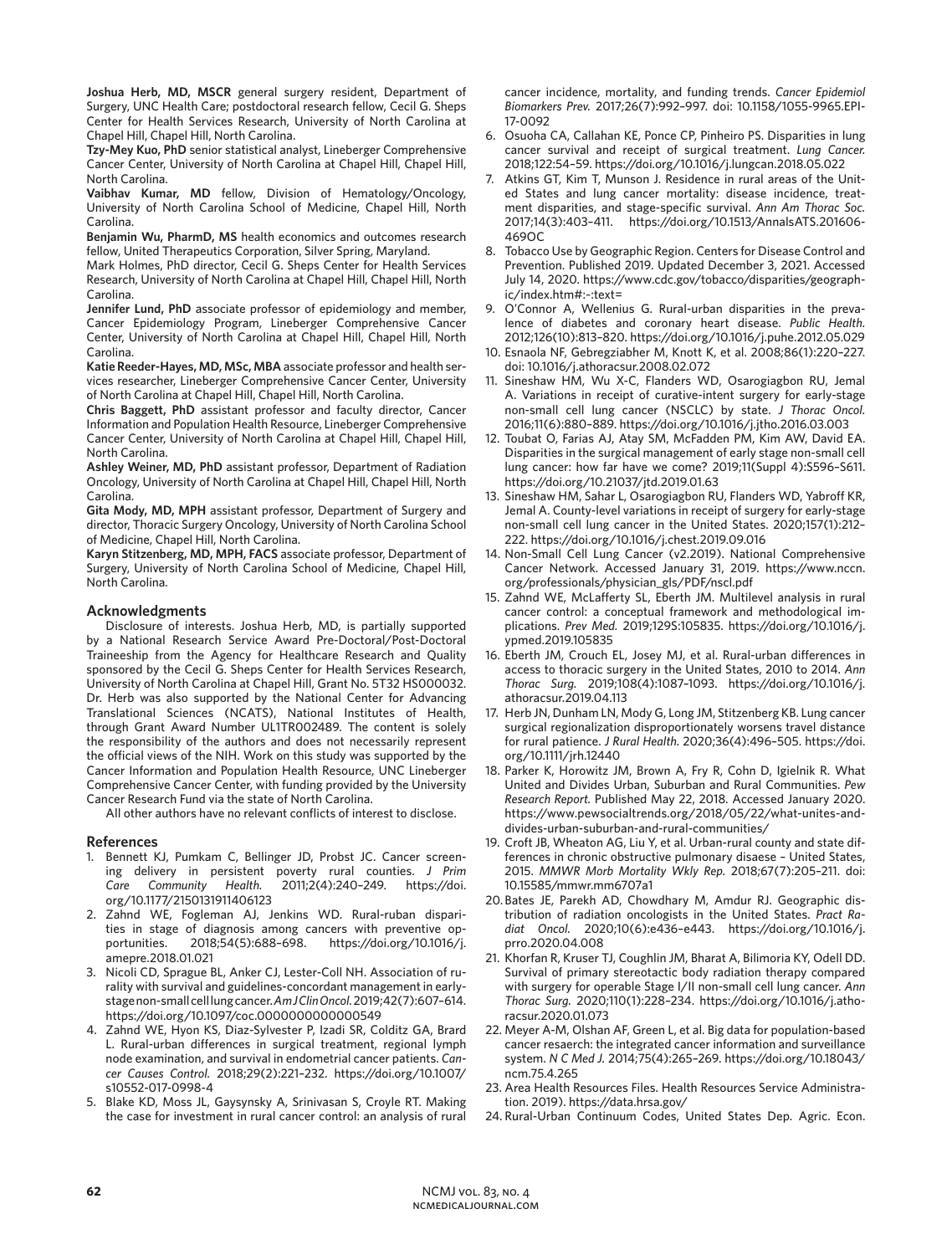Res. Serv. (2019). https://www.ers.usda.gov/data-products/ruralurban-continuum-codes/documentation/ (accessed November 24, 2020).

- 25. van Walraven C, Austin PC, Jennings A, Quan H, Forster AJ. A modification of the Elixhauser comorbidity measures into a point system for hospital death using administrative data. *Med Care.*  2009;47(6):626–633. doi: 10.1097/MLR.0b013e31819432e5
- 26. Rural Poverty & Well-Being. United States Department of Agriculture Economic Research Service. Published 2020. Updated December 3, 2021. Accessed October 22, 2020. https://www.ers. usda.gov/topics/rural-economy-population/rural-poverty-wellbeing/#:~:text=
- 27. McLaughlin CG, Normolle DP, Wolfe RA, McMahon LF, Griffith JR. Small-area variation in hospital discharge rates. Do socioeconomic variables matter? *Med Care.* 1989;27(5):507–521. https://doi. org/10.1097/00005650-198905000-00006
- 28.Johnson AM, Hines RB, Johnson JA, Bayakly AR. Treatment and survival disparities in lung cancer: the effect of social environment and place of residence. *Lung Cancer.* 2014;83(3):401–407. https://doi. org/10.1016/j.lungcan.2014.01.008
- 29. Holmes M, Ricketts TC. Rural-Urban Differences in the Rate of Health Insurance Coverage. North Carolina Rural Health Research and Policy Analysis Center; 2013. Published July 2013. Accessed August 11, 2020. https://www.shepscenter.unc.edu/wp-content/ uploads/2013/07/ruralgap\_finalbrief.pdf
- 30.Corso CD, Park HS, Moreno AC, et al. Stage I lung SBRT clinical practice patterns. *Am J Clin Oncol.* 2017;40(4):358–361. https://doi. org/10.1097/COC.0000000000000162
- 31. Videtic GMM, Donington J, Giuliani M, et al. Stereotactic body radiation therapy for early-stage non-small cell lung cancer: executive summary of an ASTRO evidence-based guideline. *Pract Radiat Oncol.* 2017;7(5):295–301. https://doi.org/10.1016/j.prro.2017.04.014
- 32. Palma D, Visser O, Lagerwaard FJ, Belderbos J, Slotman BJ, Senan S. Impact of introducing stereotactic lung radiotherapy for elderly patients with Stage I non-small-cell lung cancer: a population-based time-trend analysis. *J Clin Oncol.* 2010;28(35):5153–5159. https:// doi.org/10.1200/JCO.2010.30.0731
- 33. Tian S, Higgins KA, Curran WJ, Cassidy RJ. Stereotactic body radiation therapy vs. surgery in early-stage non-small cell lung cancer: lessons learned, current recommendations, future directions. *J Thorac Dis.* 2018;10(3):1201–1204. https://doi.org/10.21037/ jtd.2018.01.161
- 34. Ong B-H. Surgery versus stereotactic body radiotherapy in medically operable non-small cell lung cancer. *J XiangYa Med*. 2018;3(6):1– 13. https://doi.org/10.21037/jxym.2018.06.01
- 35. Nyman J, Hallqvist A, Lund J-A, et al. SPACE a randomized study of SBRT vs conventional fractionated radiotherapy in medically inoperable Stage I NSCLC. *Radiother Oncol.* 2016;121(1):1–8. https://doi. org/10.1016/j.radonc.2016.08.015
- 36. Ball D, Mai GT, Vinod S. Stereotactic ablative radiotherapy versus standard radiotherapy in stage 1 non-small-cell lung cancer (TROG 09.02 CHISEL): a phase 3, open-label, randomised controlled trial. *Lancet Oncol.* 2019;20(4):494–503. https://doi.org/10.1016/S1470-

2045(18)30896-9

- 37. Steyerberg EW, Neville B, Weeks JC, Earle CC. Referral patterns, treatment choices, and outcomes in locoregional esophageal cancer: a population-based analysis of elderly patients. *J Clin Oncol.* 2007;25(17):2389–2396. https://doi.org/10.1200/ JCO.2006.09.7931
- 38. Vinod SK, O'Connell DL, Simonella L, et al. Gaps in optimal care for lung cancer. *J Thorac Oncol*. 2008;3(8):871–879. https://doi. org/10.1097/JTO.0b013e31818020c3
- 39. Bach PB, Cramer LD, Warren JL, Begg CB. Racial differences in the treatment of early-stage lung cancer. *N Engl J Med.*  1999;341(16):1198–1205. doi: 10.1056/NEJM199910143411606
- 40.Forrest LF, Adams J, Wareham H, Rubin G, White M. Socioeconomic inequalities in lung cancer treatment: systematic review and metaanalysis. *PLoS Med*. 2013;10(2):e1001376. https://doi.org/10.1371/ journal.pmed.1001376
- 41. Cykert S, Eng E, Walker P, et al. A system-based intervention to reduce Black-White disparities in the treatment of early stage lung cancer: a pragmatic trial at five cancer centers. *Cancer Med.*  2019;8(3):1095–1102. https://doi.org/10.1002/cam4.2005
- 42. Dalwadi SM, Szeja SS, Bernicker EH, Butler EB, The BS, Farach AM. Practice patterns and outcomes in elderly Stage I non–smallcell lung cancer: a 2004 to 2012 SEER analysis. *Clin Lung Cancer.*  2018;19(2):e269–e276. https://doi.org/10.1016/j.cllc.2017.11.004
- 43. Cooper GS, Yuan Z, Stange KC, Dennis LK, Amini SB, Rimm AA. *Med Care*. 2000;38(4):411–421. doi: 10.1097/00005650-200004000- 00008
- 44.Ambroggi M, Biasini C, Giovane CD, Fornari F, Cavanna L. Distance as a barrier to cancer diagnosis and treatment: review of the literature. *Oncologist*. 2015;20(12):1378–1385. https://doi.org/10.1016/j. jss.2015.04.016
- 45.Wolfe MK, McDonald NC, Holmes GM. Transportation barriers to health care in the United States: findings from the National Health Interview Survey, 1997–2017. *Am J Public Health*. 2020;110(6):815– 822. https://doi.org/10.2105/ajph.2020.305579
- 46.QuickFacts North Carolina. US Census Bureau. 2020. Accessed August 11, 2020. https://www.census.gov/quickfacts/NC
- 47. Growth in Urban Population Outpaces Rest of Nation, Census Bureau Reports [news release]. U.S. Census Bureau; 2012. Published March 26, 2012. Accessed August 11, 2020. https://www. census.gov/newsroom/releases/archives/2010\_census/cb12- 50.html#:~:text=MARCH%2026%2C%202012-,Growth%20 in%20Urban%20Population%20Outpaces%20Rest%20of%20 Nation%2C%20Census%20Bureau,to%20the%20U.S.%20Census%20Bureau.
- 48.Quick Profiles: North Carolina. State Cancer Profiles. 2020. Accessed August 11, 2020. https://statecancerprofiles.cancer.gov/ quick-profiles/index.php?statename=northcarolina&spacingHidde nBox=&stateNotSelected=+++Please+select+a+state+to+proceed #t=2
- 49. Nakagawa S. A farewell to Bonferroni: the problems of low statistical power and publication bias. *Behav Ecol.* 2004;15(6):1044–1045. https://doi.org/10.1093/beheco/arh107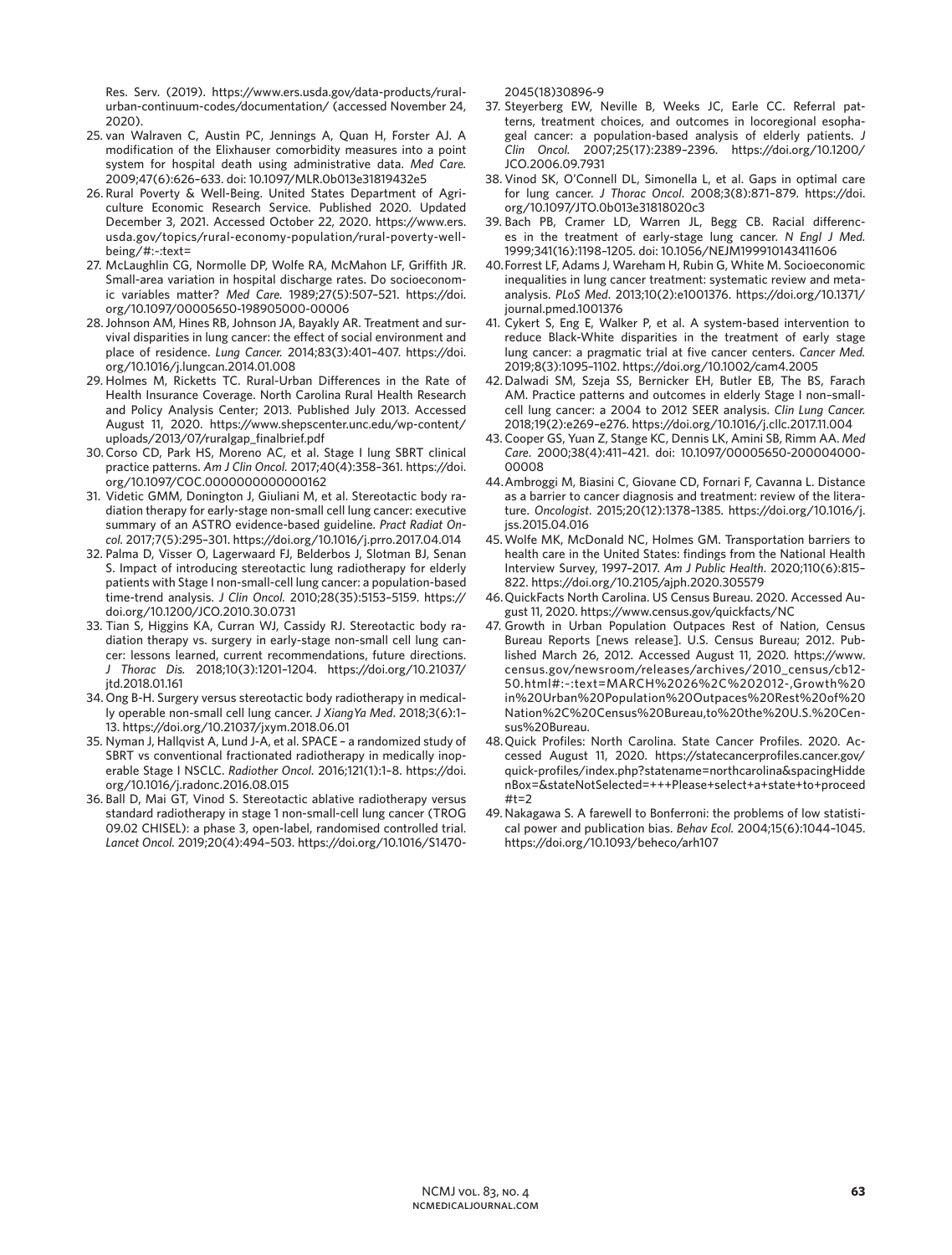